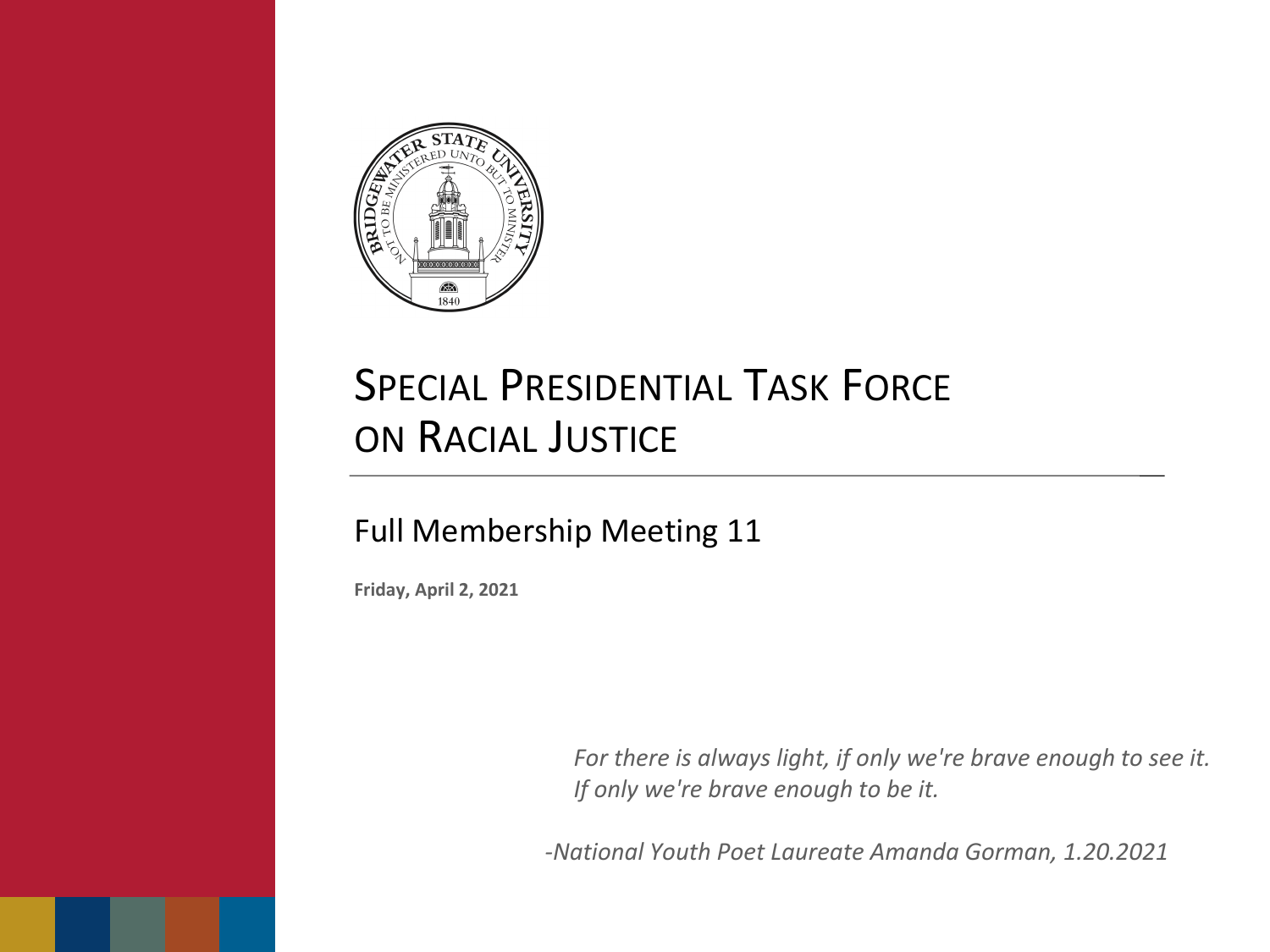## **Today's Agenda**

**Welcome** *Mary Grant*

### **Opening Remarks**

*Davede Alexander*

**Subcommittee Findings & Suggested Recommendations** *Jakari Griffith and Sydné Marrow*

**Small Group Conversations – Breakout Groups** *All*

**Large Group Report Back** *Jakari Griffith*

**Reflections & Closing Remarks**

*Carolyn Petrosino, Mary Grant*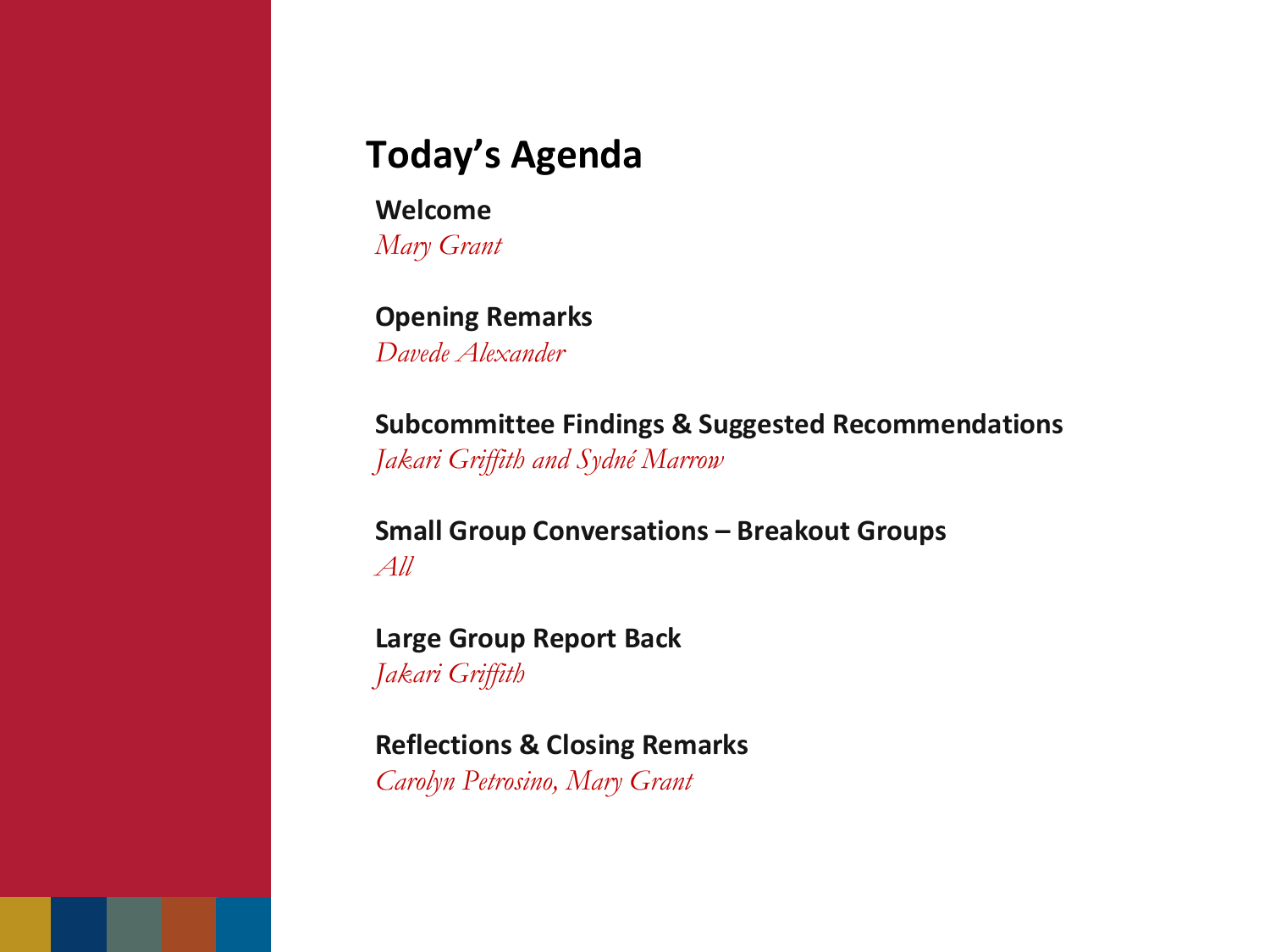*"Democracy is not a state. It is an act, and each generation must do its part to help build what we called the beloved community, a nation and a world society at peace with itself*

*-Congressman John Lewis*

#### *Charge from President Clark:*

- The Special Presidential Task Force on Racial Justice is charged first and foremost to listen carefully to our campus community.
- The Task Force will initiate sometimes difficult conversations across the university, learn from the experiences of students and employees of color on our campus, understand our opportunities for improvement as a university and research/identify wise practices to help us do better.
- Ultimately, the Task Force is charged with developing a set of actionoriented recommendations to direct our efforts in building, as Lewis said, the Beloved Community on our campus.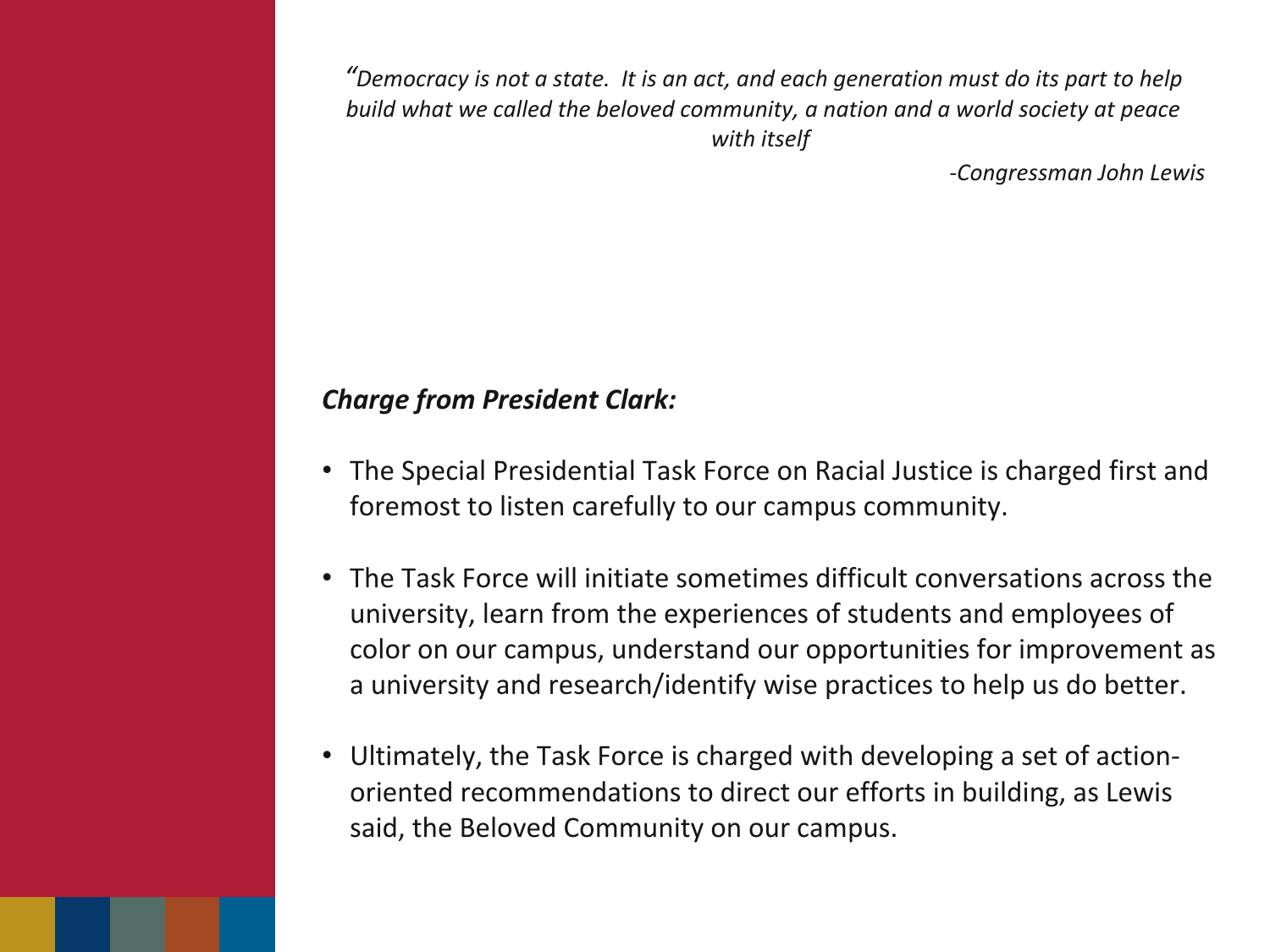#### *Charge (continued):*

•The Task Force is in no way intended to displace or subsume the many activities and initiatives already occurring at BSU to advance racial and social justice and promote equity; this important work will continue and will also help to inform the work of the Task Force.

•Davede, Mary and Carolyn have all reminded me that the work of the Task Force will be tough, but nothing worth doing is ever easy. Carolyn also cautioned me that this important issue "is not a Black problem, it is an American problem." She is, of course, absolutely right and it will take every member of our BSU community, no matter our race, ethnicity or identity, to make real change in eradicating the scourge of racism and the threat of implicit bias. The opportunity in front of all of us is to fulfill the mission and deliver on the promise of BSU by taking a hard look at who we are and how we approach that mission.

•In solidarity, let us begin by once again affirming that Black Lives Matter, by denouncing racism and bigotry in all their explicit and implicit manifestations, and by re-committing ourselves to bold action that put into practice our values of diversity, inclusion and equality for all.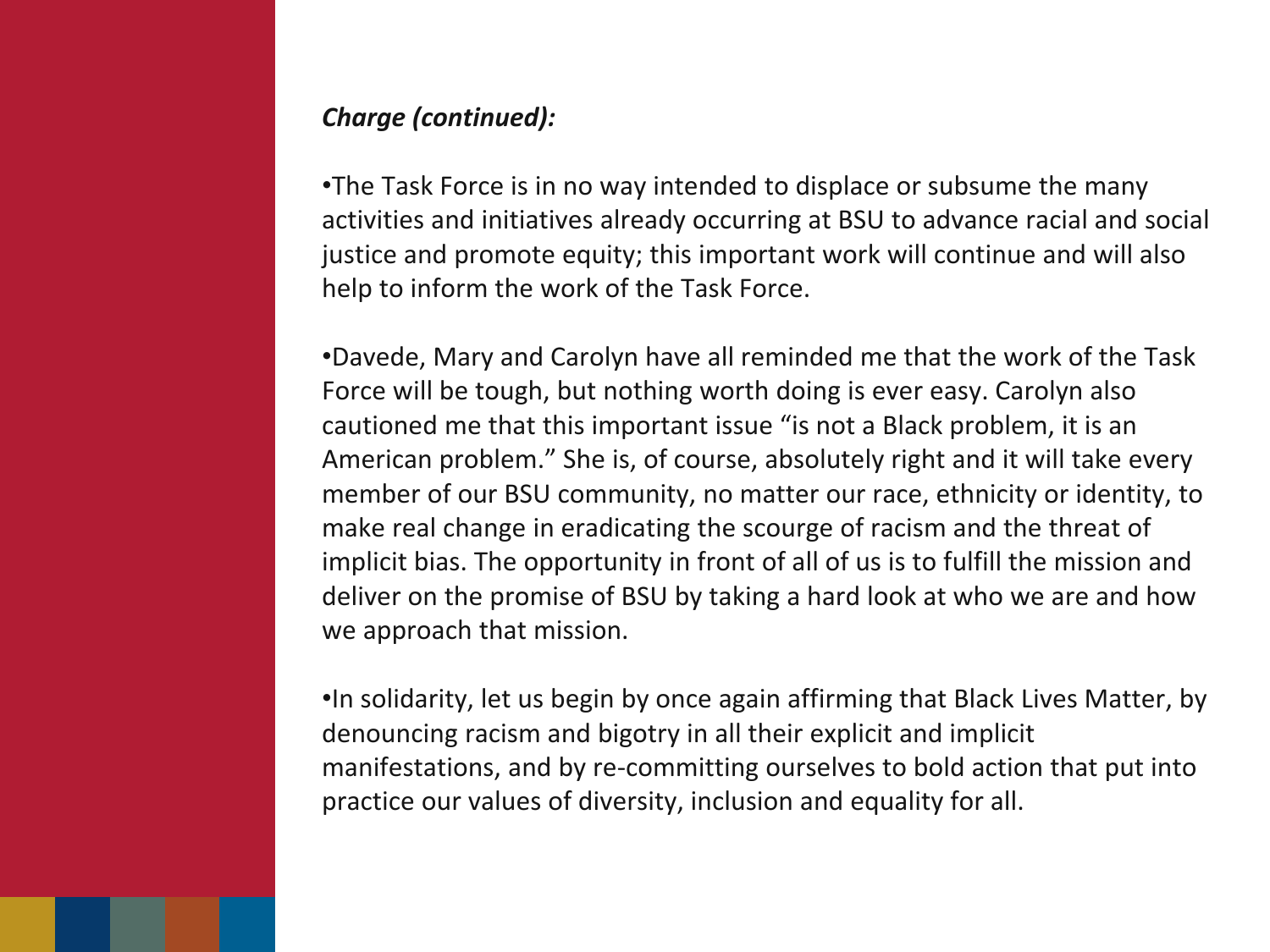# **Subcommittee Findings & Suggested Recommendations**

Please capture your reaction to what you are hearing during each presentation:

- What findings surprise you?
- Which recommendations resonate with you and are hopeful?
- Is there anything you are surprised you did not hear?

*You will be asked to share your observations in breakout groups, and via email after the meeting.*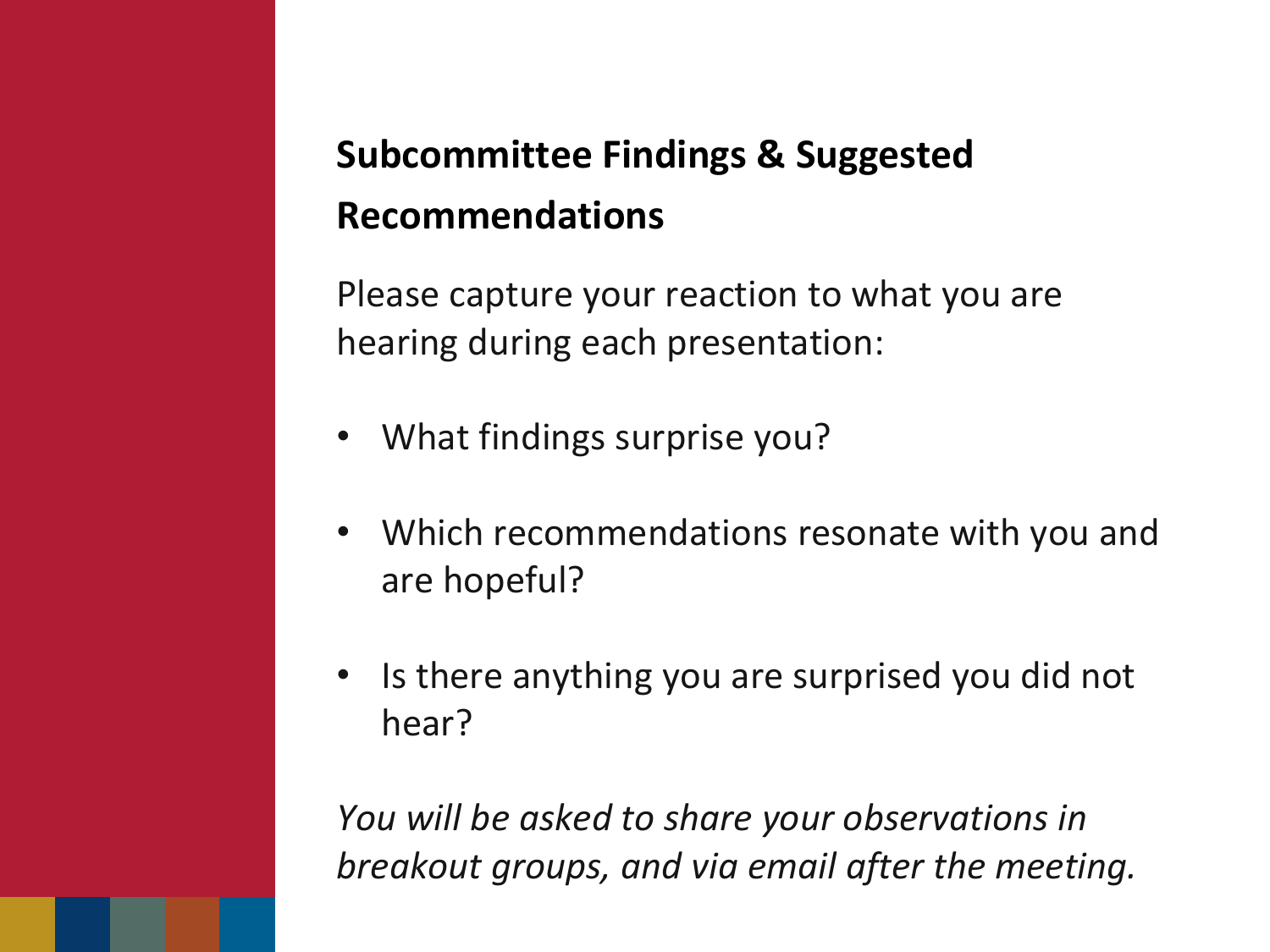## **RJTF Subcommittees**

**It is the mission of the RJTF to (1) determine what elements in organizational policies, practices, or cultural dynamics impede racial equity at Bridgewater State University and (2) offer remedies and recommendations for corrective action.**

- 1. Curricula and Co-Curricula
- 2. BSU Workforce
- 3. Education, Training, and Continued Learning Opportunities for Faculty, Staff, and Students
- 4. Investing in and Supporting Students
- 5. Police and Public Safety
- 6. Creating a Place for Ongoing Support, Problem Solving, Reporting Resolution, and Response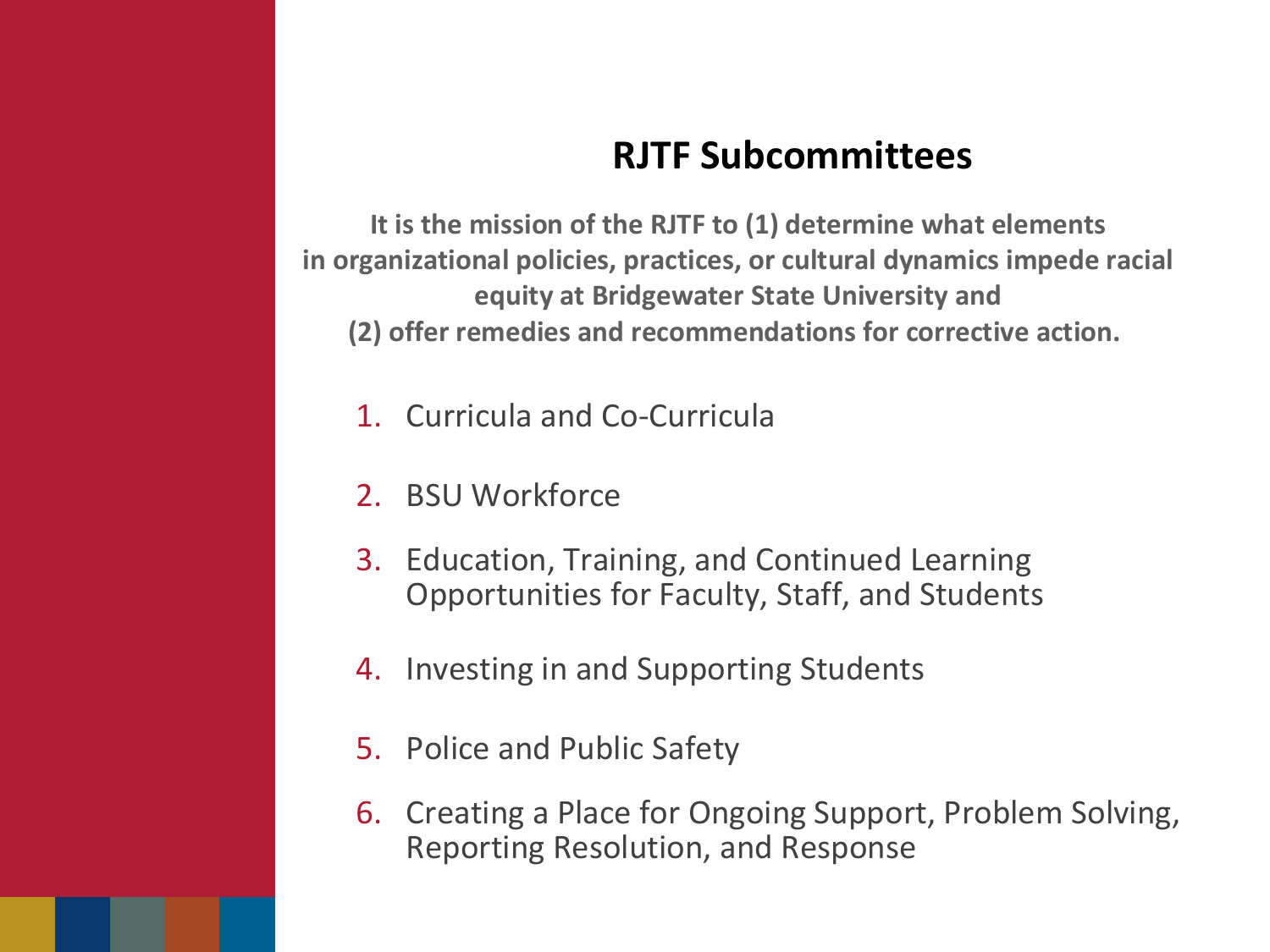## **Small Group Breakout Sessions**

## **Discussion prompts**

- What findings surprise you?
- Which recommendations resonate with you and are hopeful?
- Is there anything you are surprised you did not hear?